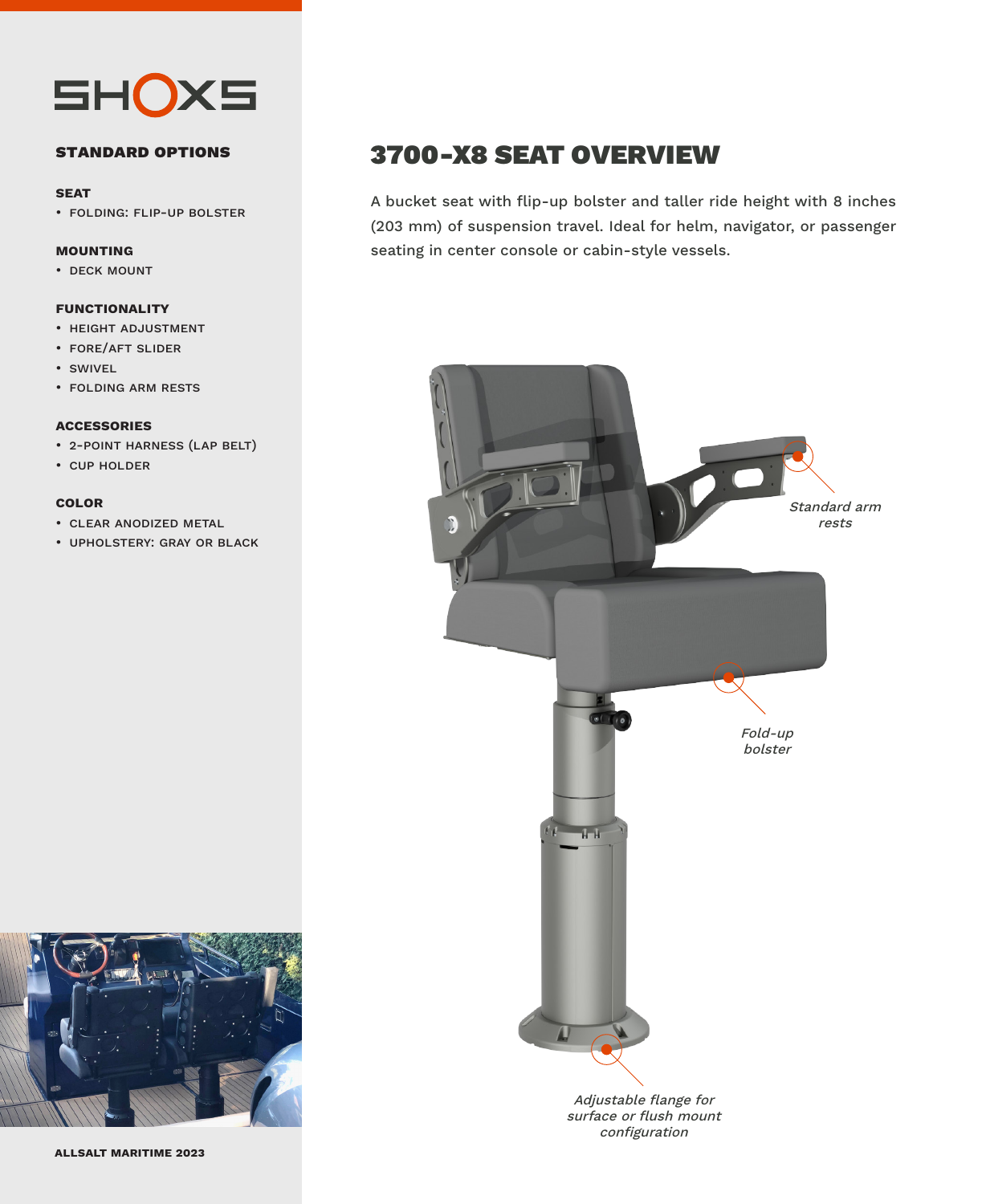



### SPECIFICATIONS: SHOXS 3700-X8

| <b>SUSPENSION TRAVEL</b> | $203 \, \text{mm}$ / 8 in                                            |  |
|--------------------------|----------------------------------------------------------------------|--|
| <b>BASE WEIGHT</b>       | 32 kg / 70.5 lb                                                      |  |
| <b>MATERIAL</b>          | CNC Aluminum, 316 SS                                                 |  |
| <b>FINISH</b>            | Hard Anodized: Aluminum                                              |  |
| <b>UPHOLSTERY</b>        | Waterproof Marine Vinyl, UV Stable and Mold Resistant, Gray or Black |  |